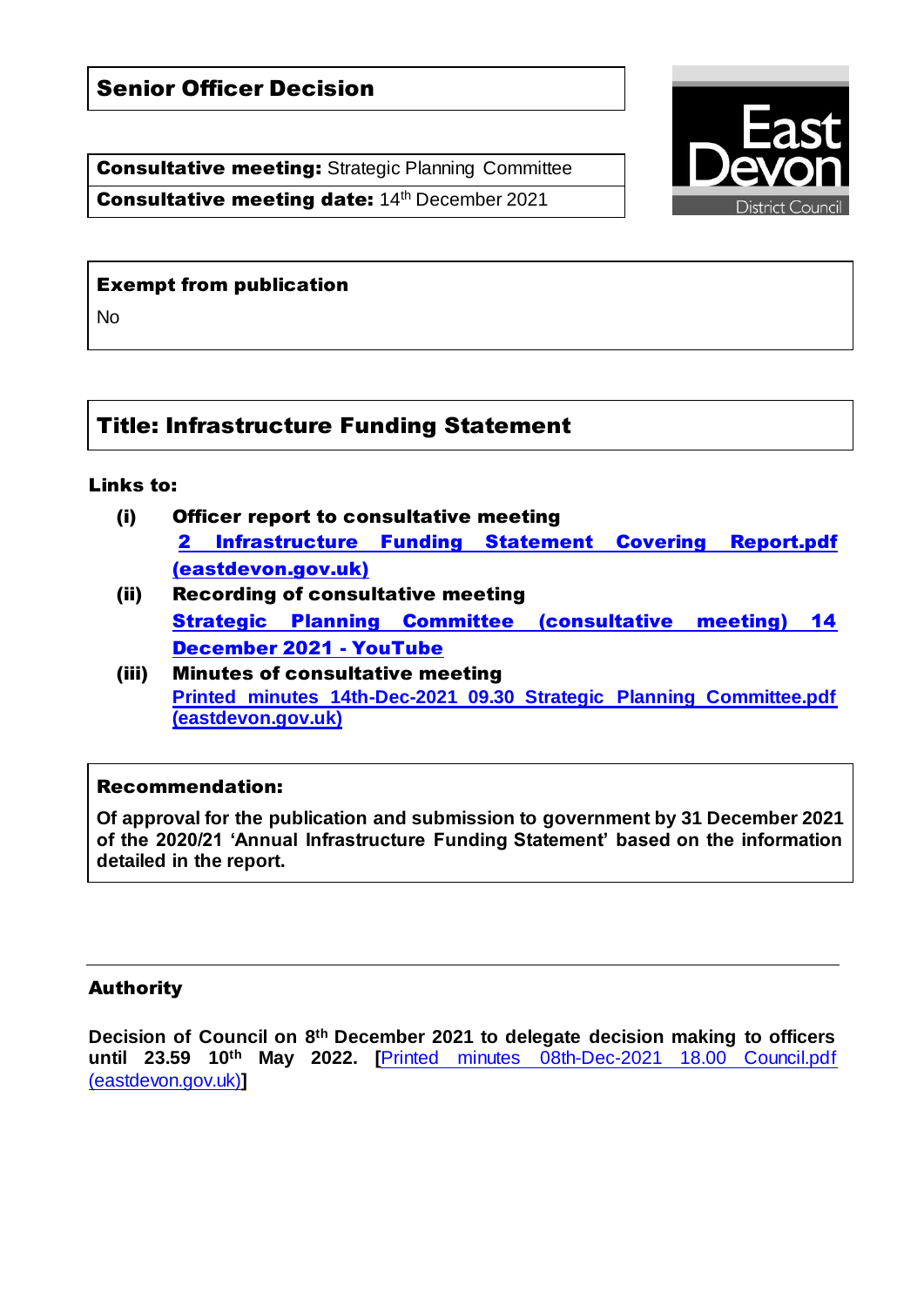# **Officer Decision**

## **Consultations:**

I was present at / have watched the recording of the consultative meeting which considered this item Yes  $\boxtimes$  No  $\Box$ 

Detail any other consultations carried out: N/A

### **Other considerations:**

Do the legal and finance comments and equalities impact, climate change and risk assessments as detailed in the officer report remain the same.

Yes  $\boxtimes$  No  $\Box$ 

If no, provide the updated assessment below;

## **Legal Implications**

With the amendments to the Community Infrastructure Regulations this is a new legal requirement placed upon the Council. There are no other legal implications other than as set out in the report.

### **Financial Implications**

The IFS will create an awareness of funds held and spent by the Council and may attract further scrutiny from developers, other stakeholders and members of the public.

**Equalities impact** Low Impact

**Climate change** Low Impact

**Risk: Low Risk:** 

### **Decision:**

Agree the recommendation of Strategic Planning Committee to publish the Annual Infrastructure Funding Statement.

**Reasons for decision:** To satisfy the government requirement that the statement is published.